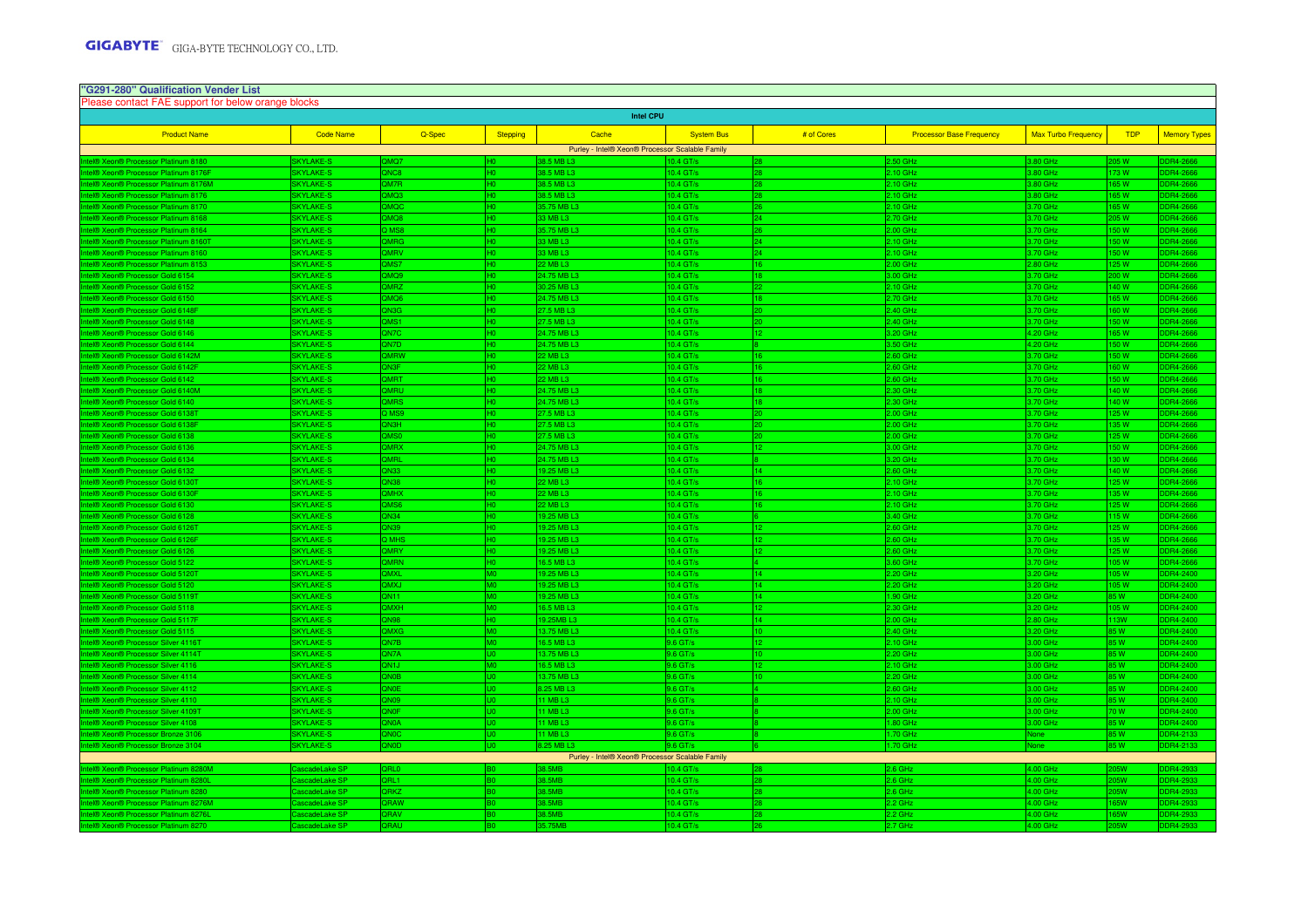| <b>8268 Xeon® Processor Platinum 8268</b>                                              | ascadeLake SF                   | ORAT                      |                | 3M <sub>R</sub>                                              | $0.4$ GT/s             |                 | 2 9 GHz              | 3.90 GHz             |                    | DR4-2933             |
|----------------------------------------------------------------------------------------|---------------------------------|---------------------------|----------------|--------------------------------------------------------------|------------------------|-----------------|----------------------|----------------------|--------------------|----------------------|
| el® Xeon® Processor Platinum 8260M                                                     | ascadeLake SP                   | QRC4                      |                | 3MB                                                          | 10.4 GT/s              | 24              | 2.3 GHz              | 3.90 GHz             | 65W                | DR4-2933             |
| <b>I® Xeon® Processor Platinum 8260I</b>                                               | ascadeLake SP                   | <b>ORC2</b>               |                | 3MB                                                          | 0.4 <sub>GT</sub>      | 24              | 2.3 GHz              | 3.90 GHz             | <b>SSW</b>         | R4-2933              |
| el® Xeon® Processor Platinum 8256                                                      | ascadeLake SP                   | ORAP                      | R∩             | 6.5MB                                                        | 10.4 GT/s              |                 | 3.8 GHz              | 3.90 GHz             | <b>ISW</b>         | DR4-2933             |
| <b>BI® Xeon® Processor Platinum 8253</b>                                               | ascadeLake SP                   | QRAN                      | BO.            | 2MB                                                          | 10.4 GT/s              | 16              | 2.2 GHz              | 3.00 GHz             | 25W                | DR4-2933             |
| <b>BIO Xeon® Processor Gold 6256</b>                                                   | ascadel ake SP                  | <b>QTBQ</b>               | R1             | 3MB                                                          | 10.4 GT/s              | 12              | 3.6 GHz              | 4.50 GHz             | <b>ISW</b>         | DR4-2933             |
| el® Xeon® Processor Gold 6254                                                          | ascadeLake SP                   | QRAM                      | B0             | 24.75MB                                                      | 10.4 GT/s              | 18              | 3.1 GHz              | 4.00 GHz             | 10W                | DR4-2933             |
| el® Xeon® Processor Gold 6252                                                          | ascadeLake SP                   | ORAI                      | B0             | 3MB                                                          | 10.4 GT/s              | 24              | 2.1 GHz              | 3.70 GHz             | 50W                | DR4-2933             |
| el® Xeon® Processor Gold 6248                                                          | CascadeLake SP                  | <b>QRAK</b>               | B <sub>0</sub> | 27.5MB                                                       | 10.4 GT/s              | l20 -           | 2.5 GHz              | 3.90 GHz             | 50W                | DR4-2933             |
| tel® Xeon® Processor Gold 6244                                                         | CascadeLake SP                  | QRAJ                      | BO.            | 24.75MB                                                      | 10.4 GT/s              |                 | 3.6 GHz              | 4.40 GHz             | 50W                | DR4-2933             |
| <b>I® Xeon® Processor Gold 6242</b>                                                    | ascadeLake SP                   | <b>ORAH</b>               |                | 22MB                                                         | 10.4 GT/s              | 16              | 2.8 GHz              | 3.90 GHz             | 50W                | DR4-2933             |
| <b>ID Xeon® Processor Gold 6240Y</b>                                                   | ascadeLake SP                   | <b>ORBX</b>               | BO.            | 24.75MB                                                      | 10.4 GT/s              | 18              | 2.6 GHz              | 3.90 GHz             | 50W                | DR4-2933             |
| al® Xeon® Processor Gold 6240                                                          | ascadel ake SF                  | <b>DRAG</b>               |                | 24.75MB                                                      | $10.4$ GT/s            | 18              | 2.6 GHz              | 3.90 GHz             | รักพ               | DR4-2933             |
| <b>BI® Xeon® Processor Gold 62381</b>                                                  | ascadeLake SP                   | QRBW                      |                | 80.25MB                                                      | 10.4 GT/s              | 22              | .9 GHz               | 3.70 GHz             | 25W                | DR4-2933             |
| el® Xeon® Processor Gold 6230                                                          | ascadeLake SP                   | ORAD                      | B0             | <b>75MR</b>                                                  | 10.4 GT/s              | 20              | 2.1 GHz              | 3.90 GHz             | <b>25W</b>         | DR4-2933             |
| <b>BIO XeonO Processor Gold 5218</b>                                                   | ascadeLake SP                   | QRA9                      | R∩             | 2MB                                                          | 10.4 GT/s              | 16              | 2.3 GHz              | 3.90 GHz             | 25W                | DR4-2666             |
| el® Xeon® Processor Platinum 8260Y                                                     | ascadeLake SP                   | QRC1                      | BÒ.            | 33MB                                                         | 10.4 GT/s              | 24              | 2.3 GHz              | 3.90 GHz             | 65W                | DR4-2933             |
| el® Xeon® Processor Platinum 8260                                                      | ascadeLake SP                   | ORC3                      | R٨             | 3MR                                                          | 10.4 GT/s              | 24              | 2.3 GHz              | 3.90 GHz             | 65W                | DR4-2933             |
| <b>BI® Xeon® Processor Gold 5220</b>                                                   | ascadeLake SP                   | QRGH                      |                | 24.75MB                                                      | 10.4 GT/s              | 18              | 2.2 GHz              | 3.90 GHz             | 25W                | DR4-2666             |
| el® Xeon® Processor Gold 5218N                                                         | ascadeLake SP                   | QRGD                      |                | 2MB<br>2MB                                                   | 10.4 GT/s              | 16              | 2.3 GHz              | 3.70 GHz             | 05W                | DR4-2666<br>DR4-2666 |
| <b>I® Xeon® Processor Gold 5218B</b>                                                   | ascadeLake SP                   | ORGE                      | LO.            |                                                              | 10.4 GT/s              | 16              | 2.3 GHz              | 3.90 GHz             | <b>25W</b>         |                      |
| l <sup>®</sup> Xeon <sup>®</sup> Processor Gold 5217<br>el® Xeon® Processor Gold 5215L | ascadeLake SP<br>ascadeLake SP  | <b>RGC</b><br><b>ORGB</b> |                | 1MB<br>3.75MB                                                | 10.4 GT/s<br>10.4 GT/s | 10              | 3.0 GHz<br>$2.5$ GHz | 3.70 GHz<br>3.40 GHz | 115W<br><b>ISW</b> | DR4-2666<br>DR4-2666 |
|                                                                                        |                                 | <b>RGA</b>                |                | 3.75MB                                                       | 0.4 GT/s               |                 |                      | 3.40 GHz             | 5W                 | DR4-2666             |
| el® Xeon® Processor Gold 5215M                                                         | ascadeLake SP                   |                           | ۱n.            |                                                              |                        |                 | 2.5 GHz              |                      |                    |                      |
| <b>BI® Xeon® Processor Gold 5215</b><br>el® Xeon® Processor Silver 4216                | ascadel ake SP<br>ascadeLake SP | <b>RG9</b><br>QRG8        | IΩ.            | 3.75MB<br>2MB                                                | 10.4 GT/s<br>9.6 GT/s  | 10<br>16        | 2.5 GHz<br>2.1 GHz   | 3.40 GHz<br>3.20 GHz | 5W<br>00W          | DR4-2666<br>DR4-2133 |
| el® Xeon® Processor Silver 4215                                                        | ascadeLake SP                   | QRG7                      | ۱n.            | 11MB                                                         | 9.6 GT/s               |                 | 2.5 GHz              | 3.50 GHz             | 5W                 | DR4-2133             |
|                                                                                        | ascadeLake SP                   | ORHY                      |                | 6.5MB                                                        | 9.6 GT/s               | 12              | 2.2 GHz              | 3.20 GHz             | <b>SW</b>          | DR4-2133             |
| el® Xeon® Processor Silver 4214Y<br>el® Xeon® Processor Silver 4214                    | ascadeLake SP                   | QRG6                      | ۱O.            | 6.5MB                                                        | 9.6 GT/s               | 12 <sub>1</sub> | 2.2 GHz              | 3.20 GHz             | 35W                | DR4-2133             |
| <b>IB XennB Processor Silver 4210</b>                                                  | ascadel ake SF                  | OP.IF                     |                | 3.75MB                                                       | 9.6 GT/s               |                 | 2.2 GHz              | 3.20 GHz             | รพ                 | DR4-2133             |
| 18 Xeon® Processor Silver 4209T                                                        | ascadel ake SP                  | QPJM                      |                | 1MB                                                          | 9.6 GT/s               |                 | 2.2 GHz              | 3.20 GHz             | <b>OW</b>          | DR4-2133             |
| <b>I® Xeon® Processor Silver 4208</b>                                                  | ascadeLake SF                   | QPJG                      |                | 1MB                                                          | 9.6 GT/s               |                 | 2.1 GHz              | 3.20 GHz             | 5W                 | DR4-2133             |
| el® Xeon® Processor Gold 6252N                                                         | ascadeLake SP                   | OS <sub>1</sub> W         | R1             | 35.75MB                                                      | 10.4 GT/s              | 24              | 2.3 GHz              | 3.60 GHz             | 50W                | DR4-2933             |
| el® Xeon® Processor Gold 5218T                                                         | ascadeLake SP                   | QS1T                      |                | 2MB                                                          | 10.4 GT/s              |                 | 2.1 GHz              | 3.80 GHz             | 5W                 | DR4-2666             |
| el® Xeon® Processor Gold 6240M                                                         | ascadeLake SP                   | QS25                      | B1             | 24.75MB                                                      | 10.4 GT/s              | 18              | 2.6 GHz              | 3.90 GHz             | 50W                | DR4-2933             |
| el® Xeon® Processor Gold 5220S                                                         | ascadeLake SP                   | QS1Z                      | B1.            | 24.75MB                                                      | 10.4 GT/s              | 18              | 2.7 GHz              | 3.90 GHz             | <b>25W</b>         | DR4-2666             |
| al® Xeon® Processor Gold 6222V                                                         | lascadel ake SP                 | QS <sub>2</sub> C         | R1             | 27.5 MB                                                      | 10.4 GT/s              | 20              | 1.8 GHz              | 3.60 GHz             | 115W               | DR4-2400             |
| <b>I® Xeon® Processor Gold 6238M</b>                                                   | ascadeLake SP                   | QS27                      | B1             | 30.25MB                                                      | 10.4 GT/s              | 22              | 2.1 GHz              | 3.70 GHz             | 140W               | DR4-2933             |
| el® Xeon® Processor Gold 6262V                                                         | ascadeLake SP                   | QS2B                      | B1             | 33MB                                                         | 10.4 GT/s              | 24              | 1.9 GHz              | 3.60 GHz             | 135W               | DR4-2933             |
| IA XennA Processor Gold 6234                                                           | scadel ake SF                   | วราบ                      |                | 24.75MB                                                      | $0.4$ GT/s             |                 | 3.3 GHz              | 4.00 GHz             | 30W                | R4-2933              |
| <b>I® Xeon® Processor Gold 6226</b>                                                    | ascadeLake SP                   | QS1V                      |                | 9.25MB                                                       | 10.4 GT/s              | 12              | 2.7 GHz              | 3.70 GHz             | 25W                | DR4-2933             |
| <b>I® Xeon® Processor Gold 6230N</b>                                                   | ascadeLake SF                   | 0S1X                      | <b>B1</b>      | 7.5MB                                                        | 0.4 GT/s               | 20              | 2.3 GHz              | 3.50 GHz             | 25W                | DR4-2933             |
| <b>BI® Xeon® Processor Gold 5220T</b>                                                  | ascadeLake SP                   | OS <sub>1</sub> R         | R1             | 24.75MB                                                      | 10.4 GT/s              | 18              | $1.9$ GHz            | 3.90 GHz             | 05W                | DR4-2666             |
| <b>I® Xeon® Processor Gold 6246</b>                                                    | ascadeLake SP                   | 2S1Q                      |                | 24.75MB                                                      | 0.4 GT/s               |                 | 3.3 GHz              | 4.20 GHz             | 55W                | DR4-2933             |
| el® Xeon® Processor Gold 6238                                                          | ascadeLake SP                   | QS <sub>1</sub> S         | R1             | 30.25MB                                                      | 10.4 GT/s              |                 | $2.1$ GHz            | 3.70 GHz             | 40W                | DR4-2933             |
| el® Xeon® Processor Gold 6230'                                                         | ascadeLake SP                   | QS1Y                      |                | 27.5MB                                                       | 10.4 GT/s              | 20              | 2.1 GHz              | 3.90 GHz             | 25W                | DR4-2933             |
| <b>I® Xeon® Processor Gold 6240L</b>                                                   | ascadeLake SP                   | 2S26                      |                | 24.75MB                                                      | 10.4 GT/               |                 | 2.6 GHz              | 3.90 GHz             | 50W                | R4-2933              |
| el® Xeon® Processor Gold 6238                                                          | ascadeLake SP                   | QS28                      | B1             | 30.25MB                                                      | 10.4 GT/s              | 22              | 2.1 GHz              | 3.70 GHz             | 140W               | DR4-2933             |
| el® Xeon® Processor Bronze 3204                                                        | CascadeLake SP                  | <b>QPJK</b>               | R <sub>0</sub> | <b>8.25MR</b>                                                | $9.6$ GT/s             |                 | 1.90 GHz             | 1.90 GHz             | 85W                | DDR4-2133            |
|                                                                                        |                                 |                           |                | CascadeLake refresh - Intel® Xeon® Processor Scalable Family |                        |                 |                      |                      |                    |                      |
| el® Xeon® Processor Gold 6250                                                          | ascadeLake refresh              | <b>RGTR</b>               |                | 35.75MB                                                      | 0.4 <sub>GT</sub>      |                 | 3.9 GHz              | 4.5 GHz              | <b>85W</b>         | DR4-2933             |
| el® Xeon® Processor Gold 6258R                                                         | ascadel ake refresh             | <b>BGZE</b>               | R1.            | 88.50MB                                                      | $0.4$ GT/s             | 28              | $2.7$ GHz            | $4.0$ GHz            | 15W                | DR4-2933             |
| <b>BI® Xeon® Processor Gold 6248R</b>                                                  | ascadeLake refresh              | RGZG                      | B1             | 35.75MB                                                      | 10.4 GT/s              | 24              | 3.0 GHz              | 4.0 GHz              | 15W                | DR4-2933             |
| <b>BI® Xeon® Processor Gold 6246R</b>                                                  | ascadeLake refresh              | RGZL                      | R1             | 35.75MB                                                      | 10.4 GT/s              | 16              | 3.4 GHz              | 4.1 GHz              | 5W                 | DR4-2933             |
| el® Xeon® Processor Gold 6242R                                                         | ascadeLake refresh              | RGZJ                      | R1             | 35.75MB                                                      | 10.4 GT/s              | 20              | $3.1$ GHz            | 4.1 GHz              | <b>ISW</b>         | DR4-2933             |
| el® Xeon® Processor Gold 6240R                                                         | ascadeLake refresh              | RGZ8                      |                | 35.75MB                                                      | 10.4 GT/s              | 24              | 2.4 GHz              | 4.0 GHz              | 65W                | DR4-2933             |
| <b>BI® Xeon® Processor Gold 6238R</b>                                                  | ascadeLake refresh              | RGZ9                      |                | 38.50MB                                                      | $0.4$ GT/s             | 28              | 2.2 GHz              | 4.0 GHz              | <b>SRW</b>         | DR4-2933             |
| el® Xeon® Processor Gold 6230R                                                         | ascadeLake refresh              | <b>RGZA</b>               |                | 35.75MB                                                      | 0.4 GT/s               | 26              | $2.1$ GHz            | 4.0 GHz              | <b>SOW</b>         | DR4-2933             |
| el® Xeon® Processor Gold 6226R                                                         | ascadeLake refresh              | <b>BG70</b>               | <b>B1</b>      | 2MB                                                          | 10.4 GT/s              | 16              | 2.9 GHz              | 3.9 GHz              | 50W                | DR4-2933             |
| <b>BIB XeonB Processor Silver 4215R</b>                                                | ascadeLake refresh              | RGZE                      | R1             | 1MB                                                          | 10.4 GT/s              |                 | 3.2 GHz              | 4.0 GHz              | 30W                | DR4-2400             |
| el® Xeon® Processor Gold 5220R                                                         | ascadeLake refresh              | <b>RGZP</b>               |                | 35.75MB                                                      | 10.4 GT/s              | 24              | 2.2 GHz              | 4.0 GHz              | 50W                | DR4-2666             |
| <b>BI® Xeon® Processor Gold 5218R</b>                                                  | ascadeLake refresh              | RGZ7                      |                | 7.50MB                                                       | 10.4 GT/s              |                 | 2.1 GHz              | 4.0 GHz              | 25W                | DR4-2666             |
| el® Xeon® Processor Silver 4214R                                                       | ascadeLake refresh              | OSKT                      |                | 6.5MB                                                        | 9.6 GT/s               | 12              | 2.4 GHz              | 3.5 GHz              | 00W                | DR4-2400             |
| el® Xenn® Processor Silver 4210B                                                       | ascadel ake refresh             | QSL <sub>1</sub>          | R1             | 3.75MB                                                       | 9.6 GT/s               | 10              | 2.4 GHz              | 3.2 GHz              | <b>OW</b>          | DR4-2400             |
| tel® Xeon® Processor Bronze 3206R                                                      | CascadeLake refresh             | QSL <sub>2</sub>          | R1             | 11MB                                                         | 9.6 GT/s               | 8               | 1.9 GHz              | 1.9 GHz              | 35W                | DR4-2133             |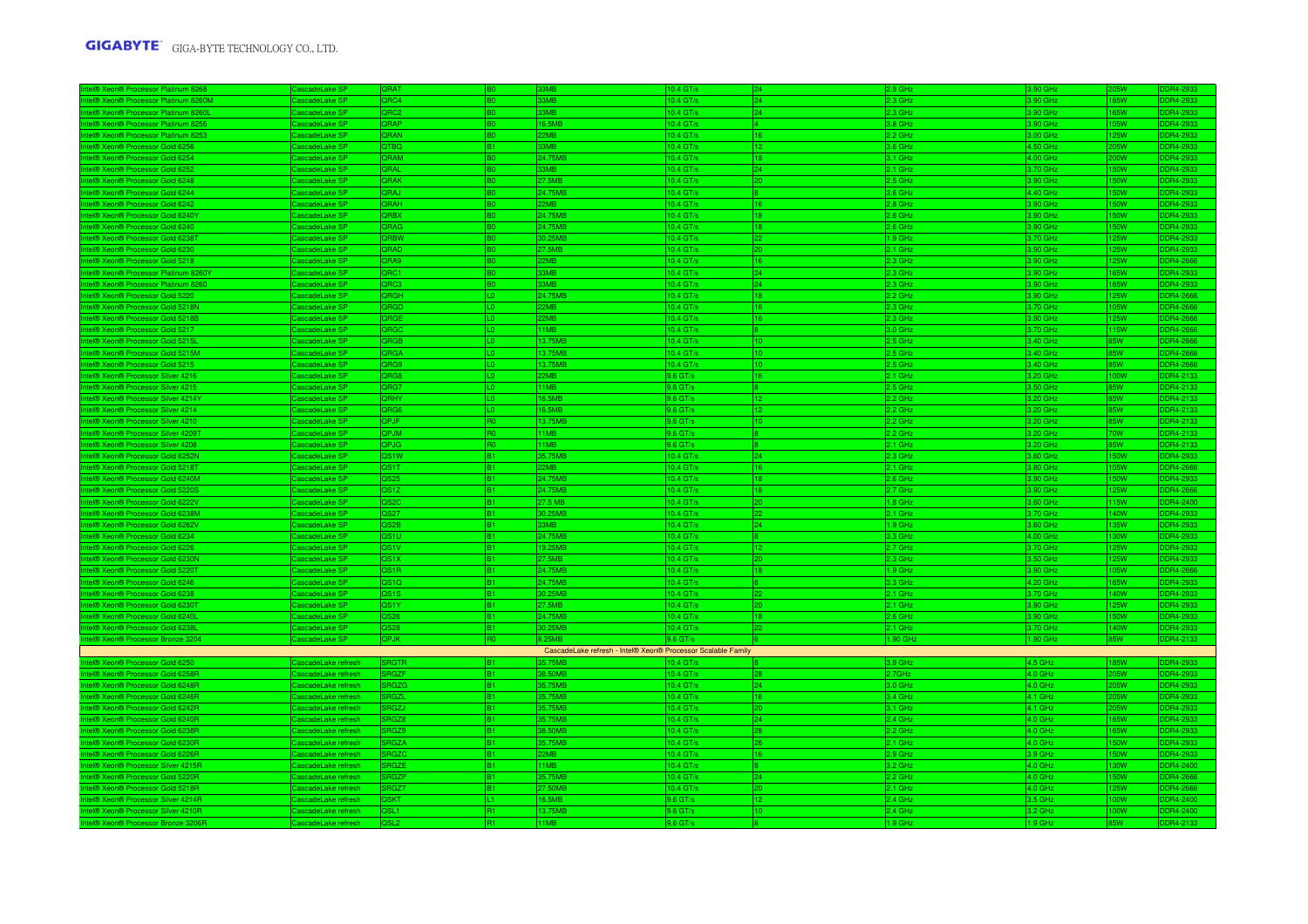| Montage Jintide® Processor Scalable Family                                                                                                                                                                                     |                                     |                                   |                 |                               |              |                 |                                    |                                                |                    |                       |  |  |
|--------------------------------------------------------------------------------------------------------------------------------------------------------------------------------------------------------------------------------|-------------------------------------|-----------------------------------|-----------------|-------------------------------|--------------|-----------------|------------------------------------|------------------------------------------------|--------------------|-----------------------|--|--|
| Montage Jintide® C24601                                                                                                                                                                                                        |                                     | REI IN                            |                 |                               | $0.4$ GT/s   |                 | 2.1 GHz                            | 1.7 GHz                                        | 50 W               |                       |  |  |
| Montage Jintide® C10201                                                                                                                                                                                                        | ntide                               | REUK                              | HO.             | 3.75MP                        | 0.6 GT/s     |                 | 2. GHz                             | .0 <sub>GHz</sub>                              | 5W                 | D <sub>R</sub>        |  |  |
| Montage Jintide® C08101                                                                                                                                                                                                        | ntide                               | REUL                              | HO.             | 1MB                           | $9.6$ GT/s   |                 | $2.1$ GHz                          | 3.0 GHz                                        | 5W                 | DDR4                  |  |  |
| Montage Jintide® C16401                                                                                                                                                                                                        | intide                              | REUM                              | HO.             | 2MB                           | 10.4 GT/s    |                 | 2.1 GHz                            | 3.7 GHz                                        | 25W                | D <sub>R4</sub>       |  |  |
| ontage Jintide® C12301                                                                                                                                                                                                         | lintide                             | <b>REUH</b>                       | $10-1$          | 16.5MB                        | 0.4 GT/s     | 12              | 2.3 GHz                            | 3.2 GHz                                        | 05W                | DDR4                  |  |  |
| Montage Jintide® C14501                                                                                                                                                                                                        | <b>Jintide</b>                      | REUJ                              | HO-             | 19.25MB                       | 10.4 GT/s    | 14 <sub>1</sub> | 2.2 GHz                            | 3.2 GHz                                        | 05W                | DDR4                  |  |  |
|                                                                                                                                                                                                                                |                                     |                                   |                 | <b>Memory</b>                 |              |                 |                                    |                                                |                    |                       |  |  |
| <b>Product Name</b>                                                                                                                                                                                                            | Memory Type                         | <b>Example 10 Module Supplier</b> | <b>Size</b>     | <b>Chip Brand</b>             | Rank         | Voltage         | <b>Data Transfer Rate</b>          | <b>Error Correction</b>                        | <b>CAS Latency</b> | <b>Pins</b>           |  |  |
|                                                                                                                                                                                                                                |                                     |                                   |                 | <b>RDIMM</b>                  |              |                 |                                    |                                                |                    |                       |  |  |
| M4R0-BGS3GCSJ                                                                                                                                                                                                                  | <b>DR4</b>                          | <b>NNODISK</b>                    | 2GB             | amsung                        | <b>RX4</b>   | 12v             | <b>2400MHz</b>                     | <b>CC Registered</b>                           |                    | 38-nin                |  |  |
| CT32G4RFD4266.36FD1                                                                                                                                                                                                            | DDR4                                | CRUCIAL                           | 32GB            | Micron                        | 2Rx4         | 1.2v            | 2666MHz                            | <b>ECC Registered</b>                          | 19.                | 288-pin               |  |  |
| CT32G4RFD4266-2G6D1.001                                                                                                                                                                                                        | DDR4                                | <b>CRUCIAL</b>                    | 32GB            | Micron                        | 2Rx4         | 1.2v            | 2666MHz                            | <b>ECC Registered</b>                          | 19.                | 288-pin               |  |  |
| MTA36ASF4G72PZ.2G6D1                                                                                                                                                                                                           | DDR4                                | Micron                            | 32GB            | licron                        | 2Rx4         | 1.2v            | 666MHz                             | <b>CC Registered</b>                           |                    | 288-pin               |  |  |
| MTA36ASF4G72PZ.2G6D1SG                                                                                                                                                                                                         | DDR4                                | Micron                            | 32GB            | Micron-IDT                    | 2Rx4         | 1.2v            | 2666MHz                            | <b>ECC Registered</b>                          | $19-19$            | 288-pin               |  |  |
| MTA36ASF4G72PZ.2G6D1RG                                                                                                                                                                                                         | DDR4                                | Micron                            | 32GB            | Micron-Inphi                  | 2Rx4         | 1.2v            | 2666MHz                            | <b>ECC Registered</b>                          |                    | 288-pin               |  |  |
| MTA36ASF4G72PZ.2G6D1QK                                                                                                                                                                                                         | DDR4                                | Micron                            | 32GB            | Micron-Montage                | 2Rx4         | 1.2v            | 2666MHz                            | <b>ECC Registered</b>                          |                    | 288-pin               |  |  |
| CT32G4RFD4266.-2G6D1                                                                                                                                                                                                           | DDR4                                | <b>CRUCIAL</b>                    | 32GB            | Micron                        | 2Rx4         | 1.2v            | 2666MHz                            | <b>ECC Registered</b>                          | 19.                | 288-pin               |  |  |
| CT32G4RFD4266.2G6H1.001                                                                                                                                                                                                        | DDR4                                | <b>CRUCIAL</b>                    | 32GB            | Micron                        | 2Rx4         | 1.2v            | 2666MHz                            | <b>ECC Registered</b>                          |                    | 288-pin               |  |  |
| UTABOR THE HARASCRIPT HAND THE HARASCRIPT HAND THAN A STATE HARASCRIPT HAND A STATE HARASCRIPT HAND A STATE HARASCRIPT HAND A STATE HAND A STATE HAND A STATE HAND A STATE HAND A STATE HAND A STATE HAND A STATE HAND A STATE | DR <sub>4</sub>                     | <b>Khynix</b>                     | 6GB             | <b>Skhynix-Montage</b>        | 1Rx4         | 1.2v            | <b>HMARR</b>                       | <b>CC Registered</b>                           |                    | 88-ni                 |  |  |
|                                                                                                                                                                                                                                | DR <sub>4</sub>                     | <b>SKhynix</b>                    | 6GB             | Skhynix-IDT                   | 1Rx4         | 1.2v            | 666MHz                             | <b>ECC Registered</b>                          |                    | 288-pin               |  |  |
|                                                                                                                                                                                                                                | DDR4<br><b>DR4</b>                  | <b>SKhynix</b><br><b>SKhyniv</b>  | 6GB<br>6GB      | Skhynix-Montag<br>Skhvnix-IDT | 2Rx8<br>2Rx8 | 1.2v<br>1.2v    | 666MHz<br><b>CHMARA</b>            | <b>ECC Registered</b><br><b>ECC Registered</b> |                    | 288-nin<br>88-nin     |  |  |
|                                                                                                                                                                                                                                | DR <sub>4</sub>                     |                                   | GB              | <b>Skhynix-Monta</b>          | Rx4          | 1.2v            | HMARS                              | C Registered                                   |                    | 88-pin                |  |  |
|                                                                                                                                                                                                                                | DR <sub>4</sub>                     | <b>SKhynix</b>                    | GB              | Skhynix-IDT                   | 2Rx4         | 1.2v            | 666MHz                             | C Registered                                   |                    | 288-pin               |  |  |
|                                                                                                                                                                                                                                | D <sub>R4</sub>                     | Khvnix                            | 84GB            | Skhynix                       | :2Rx4        | 1.2v            | 666MHz                             | CC Regis                                       |                    | 288-pin               |  |  |
|                                                                                                                                                                                                                                | ADR4                                | Kingston                          | 2GB             | Skhynix-IDT                   | 2Rx4         | 1.2v            | <b>GGGMH</b> <sub>2</sub>          | <b>ECC Registered</b>                          |                    | 288-pin               |  |  |
| KSM26RS4/16HAI                                                                                                                                                                                                                 | D <sub>R4</sub><br>DR <sub>4</sub>  | <b>naston</b>                     | 6GB             | Skhynix-IDT                   | 1Rx4         | 1.2v            | 66MH <sub>2</sub><br>66MHz         | <b>CC</b> Registered                           |                    | $288$ -pin            |  |  |
| KSM26RS8/8HAI                                                                                                                                                                                                                  |                                     | ngston                            | <b>GB</b>       | Skhynix-IDT                   | 1Rx8         | 1.2v            |                                    | <b>CC Registered</b>                           |                    | 288-pin               |  |  |
| CT16G4RFD8266-2G6H1.001                                                                                                                                                                                                        | DDR4                                | <b>CRUCIAL</b>                    | 16GB            |                               | 2Rx8         | 1.2v            | 666MHz                             | <b>ECC Registered</b>                          | 19.                | 288-pin               |  |  |
| MTA18ASF2G72PDZ-2G6H1QG                                                                                                                                                                                                        | DDR4                                | <b>Micron</b>                     | 16GB            |                               | 2Rx8         | 1.2v            | 666MHz                             | <b>ECC Registered</b>                          |                    | 288-pin               |  |  |
| CT32G4RFD4266-2G6H1.001                                                                                                                                                                                                        | DDR4                                | <b>CRUCIAL</b>                    | 32GB            |                               | 2Rx4         | 1.2v            | 2666MHz                            | <b>ECC Registered</b>                          | $19-19$            | 288-pin               |  |  |
| MTA36ASF4G72PZ-2G6H1QG                                                                                                                                                                                                         | DDR4                                | Micron                            | 32GB            |                               | 2Rx4         | 1.2v            | 2666MHz                            | <b>ECC Registered</b>                          |                    | 288-pin               |  |  |
| CT16G4RFD8266.2G6D1                                                                                                                                                                                                            | DDR4                                | <b>CRUCIAL</b>                    | 6GB             | Micron                        | 2Rx8         | 1.2v            | 2666MHz                            | <b>ECC Registered</b>                          |                    | 288-pin               |  |  |
| MTA18ASF2G72PDZ-2G6D1                                                                                                                                                                                                          | DDR4                                | Micron                            | <b>6GB</b>      | Micron                        | 2Rx8         | 1.2v            | 666MHz                             | <b>ECC Registered</b>                          |                    | 288-pin               |  |  |
| CT16G4RFD8266.18FD1                                                                                                                                                                                                            | DDR4                                | <b>CRUCIAL</b>                    | 16GB            | <b>Micron</b>                 | 2Rx8         | 1.2v            | 2666MHz                            | <b>ECC Registered</b>                          | 19                 | 288-pin               |  |  |
| CT16G4RFD8266.18FE1                                                                                                                                                                                                            | DDR4                                | Crucial                           | 16GB            | <b>Micron</b>                 | 2Rx8         | 1.2v            | 2666MHz                            | <b>ECC Registered</b>                          | $19-19$            | 288-pin               |  |  |
| MTA18ASF2G72PDZ-2G6E1SG                                                                                                                                                                                                        | DDR4                                | Micron                            | 6GB             | <b>Aicron</b>                 | 2Rx8         | 1.2v            | 666MHz                             | <b>ECC Registered</b>                          |                    | 288-pin               |  |  |
| MTA18ASF2G72PDZ-2G6E1QG                                                                                                                                                                                                        | DDR4                                | Micron                            | 6GB             | Micron                        | 2Rx8         | 1.2v            | 2666MHz                            | <b>ECC Registered</b>                          | $19-19$            | 288-pin               |  |  |
| CT8G4RFD8266.18FE1<br>CT8G4RFD8266-2G6E1                                                                                                                                                                                       | DDR <sub>4</sub><br>DR <sub>4</sub> | nicial<br>meial                   | GB<br><b>GR</b> | Micron<br>ieron               | BRX8<br>BRX8 | 1.2v<br>1.2v    | 666MHz<br><b>GGGMH<sub>7</sub></b> | <b>ECC Registered</b><br><b>CC Registered</b>  |                    | $288 - \pi$<br>88-nin |  |  |
| MTA18ASF1G72PDZ-2G6E1RG                                                                                                                                                                                                        | <b>DR4</b>                          |                                   | <b>GB</b>       |                               | <b>RX8</b>   | 1.2v            | <b>HMARS</b>                       | <b>ECC Registered</b>                          |                    | 288-pir               |  |  |
| CT16G4RFS4266.18FD1                                                                                                                                                                                                            | DDR4                                | <b>CRUCIAL</b>                    | 6GB             | Micron                        | 1Rx4         | 1.2v            | 2666MHz                            | <b>ECC Registered</b>                          | 19.                | 288-pin               |  |  |
| MTA18ASF2G72PZ-2G6D1QI                                                                                                                                                                                                         | DDR4                                | Micron                            | 6GB             | Micron                        | 1Rx4         | 1.2v            | 666MHz                             | <b>ECC Registered</b>                          |                    | 288-pin               |  |  |
| M393A4K40CB2-CTD7Q                                                                                                                                                                                                             | DDR4                                | Samsung                           | 12GB            | Samsung-IDT                   | <b>Ry4</b>   | 1.2v            | <b>GGGMH</b> <sub>2</sub>          | <b>ECC Registered</b>                          |                    | 288-pin               |  |  |
| M393A1K43BB1-CTD7Q                                                                                                                                                                                                             | DR <sub>4</sub>                     | amsung                            | GB.             | Samsung                       | IR X8        | 1.2V            | <b>SGGMH</b> <sub>2</sub>          | 666MHz                                         |                    | 288-pin               |  |  |
| M393A2K43BB1-CTD6Q                                                                                                                                                                                                             | D <sub>DR4</sub>                    | Samsung                           | 6GB             | Samsung                       | 2RX8         | 1.2V            | <b>GGGMH<sub>7</sub></b>           | <b>ECC Registered</b>                          |                    | $288-pin$             |  |  |
| M393A2K40CB2-CTD6Q                                                                                                                                                                                                             | DR4                                 |                                   | ace             | sung-Montage                  | Rx4          | 1.Ou            | <b>HAAA</b>                        | CC Registe                                     |                    | 288-pin               |  |  |
| M393A8K40B22-CWD6Q                                                                                                                                                                                                             | <b>DR4</b>                          | msuno                             | <b>34GB</b>     |                               | 32RY         | 1.2v            | <b>HMARR</b>                       | <b>CC Registered</b>                           |                    | 88-pir                |  |  |
| CT8G4RFS8266.9FD1                                                                                                                                                                                                              | DDR4                                | Crucial                           | BGB             | Micron                        | 1Rx8         | 1.2v            | 2666MHz                            | <b>ECC Registered</b>                          | $19-19$            | 288-pin               |  |  |
| MTA9ASF1G72PZ-2G6D1QI                                                                                                                                                                                                          | DDR4                                | Micron                            | BGB             | Micron                        | 1Rx8         | 1.2v            | 666MHz                             | <b>ECC Registered</b>                          |                    | 288-pin               |  |  |
| CT16G4RFD4266-2G6E1.001                                                                                                                                                                                                        | DDR4                                | Crucial                           | 6GB             | Micron                        | 2Rx4         | 1.2V            | <b>666MHz</b>                      | <b>ECC Registered</b>                          |                    | 288-pin               |  |  |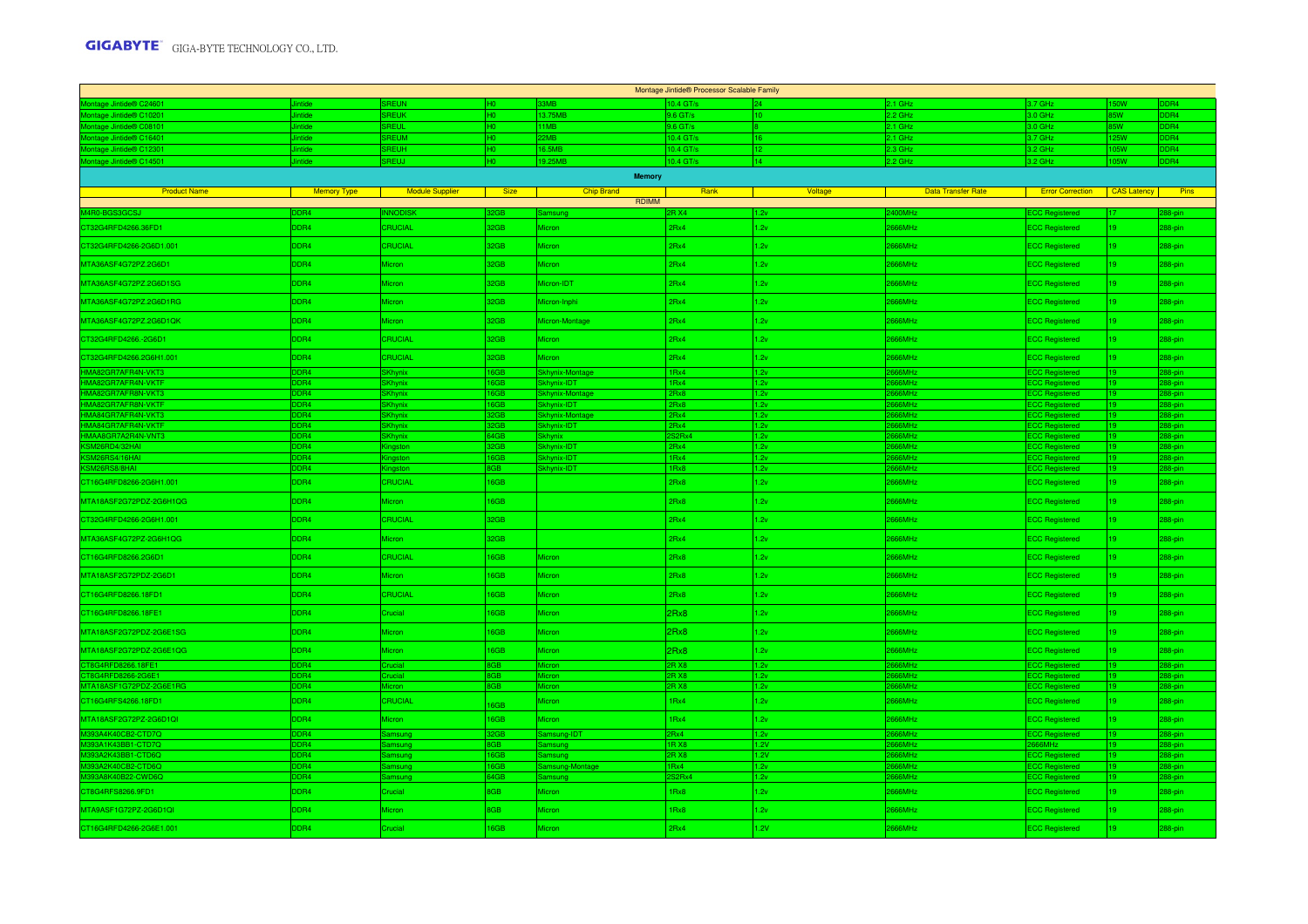| MTA36ASF2G72PZ-2G6E1    | DDR4 | <b>Aicron</b>  | 16GB | <b>Aicron</b>        | 2Rx4 | 1.2V | 2666MHz | <b>ECC Registered</b> | $19-1$          | 288-pin |
|-------------------------|------|----------------|------|----------------------|------|------|---------|-----------------------|-----------------|---------|
| CT32G4RFD4266.2G6E1.001 | DDR4 | Crucial        | 32GB | Micron               | 2Rx4 | 1.2V | 2666MHz | <b>ECC Registered</b> | $19-19$         | 288-pin |
| CT32G4RFD4266.36FE1     | DDR4 | Crucial        | 32GB | Micron               | 2Rx4 | 1.2V | 2666MHz | <b>ECC Registered</b> | $19-19$         | 288-pin |
| MTA36ASF4G72PZ-2G6E1    | DDR4 | Micron         | 32GB | Micron               | 2Rx4 | 1.2V | 2666MHz | <b>ECC Registered</b> | 19              | 288-pin |
| M393A2K40CB2-CVFBQ      | DDR4 | amsung         | 16GB | Samsung-IDT          | 1Rx4 | 1.2v | 2933MHz | <b>ECC Registered</b> | $21 -$          | 288-pin |
| M393A2K43CB2-CVFBQ      | DDR4 | <b>nsun</b>    | 16GB | msung-IDT            | 2Rx8 | 1.2v | 33MHz   | <b>ECC Regis</b>      | 21              | 288-pi  |
| M393A4K40CB2-CVFBQ      | DDR4 | Samsung        | 32GB | amsung-IDT           | 2Rx4 | 1.2v | 2933MHz | <b>ECC Registered</b> | $21 -$          | 288-pin |
| CT8G4RFS8293.9FE1       | DDR4 | <b>CRUCIAL</b> | 8GB  | Micron               | 1Rx8 | 1.2v | 2933MHz | <b>ECC Registered</b> | $21 -$          | 288-pin |
| CT8G4RFS8293-2G9E1.001  | DDR4 | CRUCIAL        | 8GB  | Micron               | 1Rx8 | 1.2v | 2933MHz | <b>ECC Registered</b> | $21 -$          | 288-pin |
| MTA9ASF1G72PZ.2G9E1VG   | DDR4 | Micron         | 8GB  | Micron-IDT           | 1Rx8 | 1.2v | 2933MHz | <b>ECC Registered</b> | 21              | 288-pin |
| MTA9ASF1G72PZ.2G9E1UG   | DDR4 | Micron         | 8GB  | Micron-Rambus        | 1Rx8 | 1.2v | 2933MHz | <b>ECC Registered</b> | $21 -$          | 288-pin |
| MTA9ASF1G72PZ.2G9E1TI   | DDR4 | <b>Micron</b>  | 8GB  | Micron-Montage       | 1Rx8 | 1.2v | 2933MHz | <b>ECC Registered</b> | $21 -$          | 288-pin |
| CT16G4RFD8293.18FE1     | DDR4 | <b>CRUCIAL</b> | 16GB | <i>Aicron</i>        | 2Rx8 | 1.2v | 2933MHz | <b>ECC Registered</b> | $21 -$          | 288-pin |
| CT16G4RFD8293-2G9E1.001 | DDR4 | <b>CRUCIAL</b> | 16GB | Micron               | 2Rx8 | 1.2v | 2933MHz | <b>ECC Registered</b> | $21 -$          | 288-pin |
| MTA18ASF2G72PDZ.2G9E1UG | DDR4 | Micron         | 16GB | Micron-Rambus        | 2Rx8 | 1.2v | 2933MHz | <b>ECC Registered</b> | 21 <sup>2</sup> | 288-pin |
| MTA18ASF2G72PDZ.2G9E1VG | DDR4 | Micron         | 16GB | Micron-IDT           | 2Rx8 | 1.2v | 2933MHz | <b>ECC Registered</b> | 21              | 288-pin |
| CT16G4RFS4293.18FE1     | DDR4 | CRUCIAL        | 16GB | Micron               | 1Rx4 | 1.2v | 2933MHz | <b>ECC Registered</b> | 21 <sup>2</sup> | 288-pin |
| CT16G4RFS4293-2G9E1.001 | DDR4 | CRUCIAL        | 16GB | Micron               | 1Rx4 | 1.2v | 2933MHz | <b>ECC Registered</b> | $21 -$          | 288-pin |
| MTA18ASF2G72PZ.2G9E1TK  | DDR4 | Micron         | 16GB | Micron-Montage       | 1Rx4 | 1.2v | 2933MHz | <b>ECC Registered</b> | $21 -$          | 288-pin |
| MTA18ASF2G72PZ.2G9E1VG  | DDR4 | Micron         | 16GB | Micron-IDT           | 1Rx4 | 1.2v | 2933MHz | <b>ECC Registered</b> | 21 <sup>2</sup> | 288-pin |
| CT32G4RFD4293-2G9E2.001 | DDR4 | <b>CRUCIAL</b> | 32GB | Micron               | 2Rx4 | 1.2v | 2933MHz | <b>ECC Registered</b> | $21 -$          | 288-pin |
| CT32G4RFD4293.36FE2     | DDR4 | CRUCIAL        | 32GB | Micron               | 2Rx4 | 1.2v | 2933MHz | <b>ECC Registered</b> | $21 -$          | 288-pin |
| MTA36ASF4G72PZ.2G9E2TG  | DDR4 | Micron         | 32GB | Micron-Montage       | 2Rx4 | 1.2v | 2933MHz | <b>ECC Registered</b> | 21              | 288-pin |
| MTA36ASF4G72PZ.2G9E2VG  | DDR4 | Micron         | 32GB | Micron-IDT           | 2Rx4 | 1.2v | 2933MHz | <b>ECC Registered</b> | $21 -$          | 288-pin |
| MTA36ASF4G72PZ.2G9E2UG  | DDR4 | <b>Micron</b>  | 32GB | Micron-Rambus        | 2Rx4 | 1.2v | 2933MHz | <b>ECC Registered</b> | 21              | 288-pin |
| HMA81GR7CJR8N-WM TG     | DDR4 | <b>SKhynix</b> | 8GB  | SKhynix-IDT          | 1Rx8 | 1.2v | 2933MHz | <b>ECC Registered</b> | $21 -$          | 288-pin |
| HMA82GR7CJR8N-WM T4     | DDR4 | <b>SKhynix</b> | 16GB | SKhynix-Montage      | 2Rx8 | 1.2v | 2933MHz | <b>ECC Registered</b> | $21 -$          | 288-pin |
| HMA84GR7CJR4N-WM TG     | DDR4 | <b>SKhynix</b> | 32GB | SKhynix-             | 2Rx4 | 1.2v | 2933MHz | <b>ECC Registered</b> | $21 -$          | 288-pin |
| KSM29RD8/16MEI          | DDR4 | Kingston       | 16GB | Micron-IDT           | 2Rx8 | 1.2v | 2933MHz | <b>ECC Registered</b> | $21 -$          | 288-pin |
| KSM29RD4/32MEI          | DDR4 | Gingston       | 32GB | Micron-IDT           | 2Rx4 | 1.2v | 2933MHz | <b>ECC Registered</b> | $21 -$          | 288-pin |
| NT16GA72D8PBX3P-IX      | DDR4 | Nanya          | 16GB | Nanya-IDT            | 2Rx8 | 1.2v | 2933MHz | <b>ECC Registered</b> | $21 -$          | 288-pin |
| NT32GA72D4NBX3P-IX      | DDR4 | Nanya          | 32GB | Nanya-Montage or IDT | 2Rx4 | 1.2v | 2933MHz | <b>ECC Registered</b> | $21 -$          | 288-pin |
|                         |      |                |      |                      |      |      |         |                       |                 |         |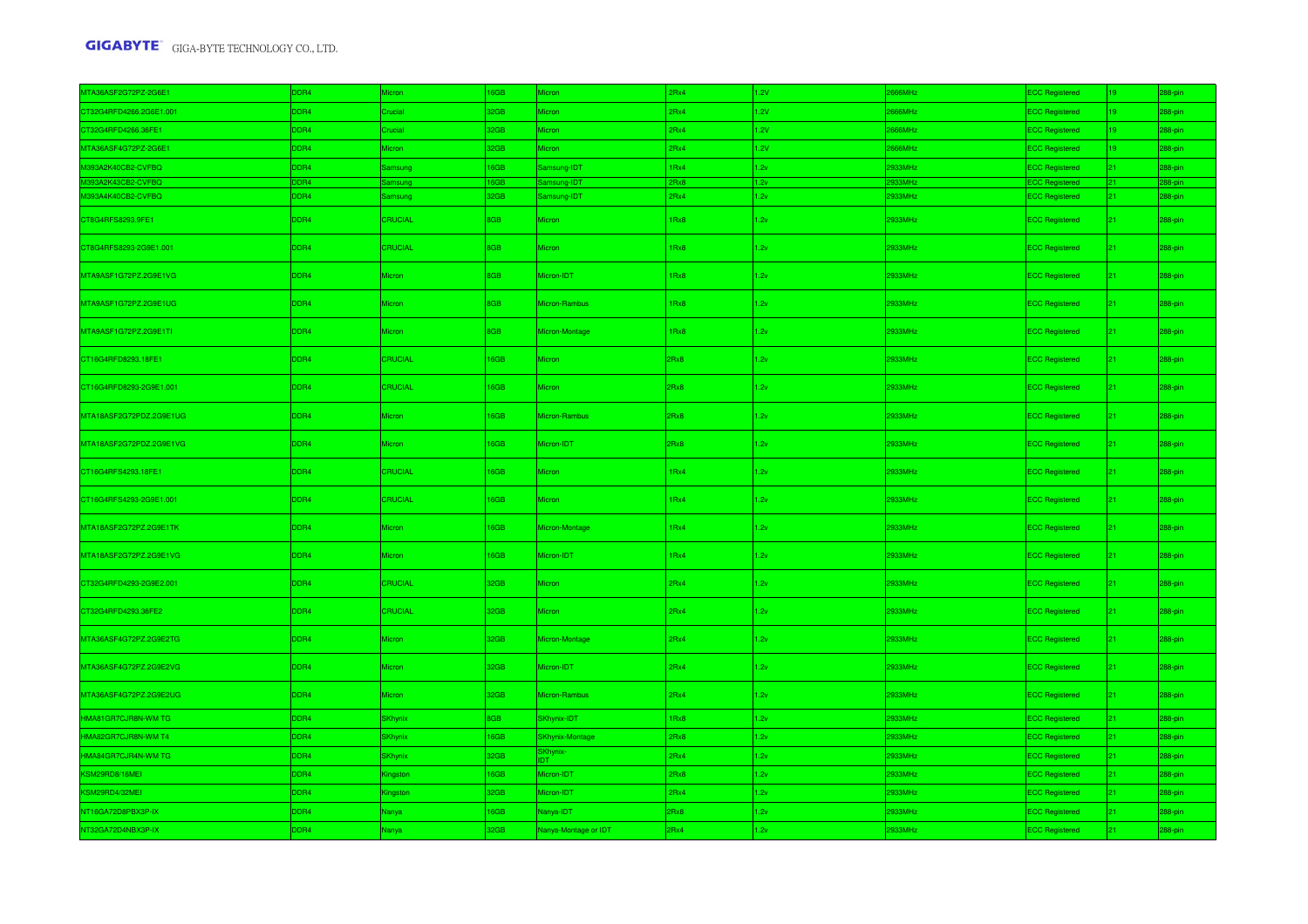| M393A2K40DB2-CVFBQ                                                 | DDR4               | Samsung                          | 16GB          | Samsung-IDT                                                                                                                  | 1Rx4            | 1.2v                   | 933MHz                                                         | <b>ECC Registered</b>               | $21 -$          | 288-pin     |  |
|--------------------------------------------------------------------|--------------------|----------------------------------|---------------|------------------------------------------------------------------------------------------------------------------------------|-----------------|------------------------|----------------------------------------------------------------|-------------------------------------|-----------------|-------------|--|
| M393A4K40DB2-CVFBQ                                                 | DR <sub>4</sub>    | Samsung                          | 32GB          | Samsung-IDT                                                                                                                  | 2Rx4            | 1.2v                   | 2933MHz                                                        | <b>ECC Registered</b>               | 21 <sub>1</sub> | 288-pin     |  |
| MTA18ASF2G72PDZ-2G9J3VI                                            | DDR4               | Micron                           | 16GB          | Micron-IDT                                                                                                                   | 2Rx8            | 1.2v                   | 2933MHz                                                        | <b>ECC Registered</b>               | 21 <sup>2</sup> | 288-pin     |  |
| MTA18ASF2G72PDZ-2G9J3TI                                            | DDR4               | Micron                           | 16GB          | Micron-Montage                                                                                                               | 2Rx8            | 1.2v                   | 2933MHz                                                        | <b>ECC Registered</b>               | $21 -$          | 288-pin     |  |
| KSM29RD4/32HDR                                                     | DDR4               | <b>Kingston</b>                  | 32GB          | <b>SKhyniux-Rambus</b>                                                                                                       | 2Rx4            | 1.2v                   | 2933MHz                                                        | <b>ECC Registered</b>               | 21 <sup>2</sup> | 288-pin     |  |
| M393A2K43DB2-CVFBQ                                                 | DDR4               | Samsung                          | 16GB          | Samsung-IDT                                                                                                                  | 2Rx8            | 1.2v                   | 2933MHz                                                        | <b>ECC Registered</b>               | $21 -$          | 288-pin     |  |
| MTA36ASF4G72PZ-2G9J3TI                                             | DDR4               | Micron                           | 32GB          | Micron-Montage                                                                                                               | 2Rx4            | 1.2v                   | 2933MHz                                                        | <b>ECC Registered</b>               | 21 <sub>1</sub> | 288-pin     |  |
| KSM29RD8/16HDR                                                     | DDR4               | Kingston                         | 16GB          | <b>SKhynix-Rambus</b>                                                                                                        | 2Rx8            | 1.2v                   | 2933MHz                                                        | <b>ECC Registered</b>               | 21 <sub>1</sub> | 288-pin     |  |
|                                                                    |                    |                                  |               | <b>RDIMM (Only support CascadeLake)</b>                                                                                      |                 |                        |                                                                |                                     |                 |             |  |
| 1393A8G40MB2-CTD7Q                                                 | DR4                | Samsung                          | 64GB          | Samsung-IDT                                                                                                                  | 2Rx4            | 1.2v                   | 66MHz                                                          | <b>CC Registered</b>                |                 | 88-pin      |  |
| M393A8G40MB2-CVFBY                                                 | DDR4               | Samsung                          | 64GB          | Samsung-IDT                                                                                                                  | 2Rx4            | 1.2v                   | 933MHz                                                         | ECC Registered                      | 21 <sup>2</sup> | 288-pin     |  |
| HMAA8GR7MJR4N-WM T4                                                | DDR4               | <b>SKhynix</b>                   | 64GB          | <b>SKhynix-Montage</b>                                                                                                       | 2Rx4            | 1.2v                   | 2933MHz                                                        | <b>ECC Registered</b>               | $21 -$          | 288-pin     |  |
| CT64G4RFD4293-2G9B1.001                                            | DDR4               | CRUCIAL                          | 64GB          | Micron-IDT                                                                                                                   | 2Rx4            | 1.2v                   | 2933MHz                                                        | <b>ECC Registered</b>               | 21 <sup>2</sup> | 288-pin     |  |
| MTA36ASF8G72PZ-2G9B1VI                                             | DDR4               | Micron                           | 64GB          | Micron-IDT                                                                                                                   | 2Rx4            | 1.2v                   | 2933MHz                                                        | <b>ECC Registered</b>               | 21 <sup>2</sup> | 288-pin     |  |
| CT64G4RFD4293-2G9B2.001                                            | DDR4               | Crucial                          | 64GB          | Micron-IDT                                                                                                                   | 2Rx4            | 1.2v                   | 2933MHz                                                        | <b>ECC Registered</b>               | 21 <sup>2</sup> | 288-pin     |  |
| MTA36ASF8G72PZ-2G9B2VI                                             | DDR4               | Crucial                          | 64GB          | Micron-IDT                                                                                                                   | 2Rx4            | 1.2v                   | 2933MHz                                                        | <b>ECC Registered</b>               | $21 -$          | 288-pin     |  |
| MTA36ASF8G72PZ-2G9E1TI                                             | DDR4               | <i>Aicron</i>                    | 64GB          | Micron-Montage                                                                                                               | 2Rx4            | 1.2v                   | 2933MHz                                                        | ECC Registered                      | $21 -$          | 288-pin     |  |
| M393A8G40AB2-CVFBY                                                 | DDR4               | <b>Samsung</b>                   | 64GB          | Samsung-IDT                                                                                                                  | 2Rx4            | 1.2v                   | 2933MHz                                                        | <b>ECC Registered</b>               | $21 -$          | 288-pin     |  |
| MTA9ASF2G72PZ-2G9E1UI                                              | DDR4               | Micron                           | 16GB          | Micron-Rambus                                                                                                                | 1Rx8            | 1.2v                   | 2933MHz                                                        | <b>ECC Registered</b>               | $21 -$          | 288-pin     |  |
| CT16G4RFD8266-2G6E1.001                                            | DR <sub>4</sub>    | Crucial                          | 32GB          | Micron                                                                                                                       | 2Rx8            | 1.2v                   | 66MHz                                                          | <b>ECC Registered</b>               |                 | 288-pin     |  |
| MTA18ASF4G72PDZ-2G9E1TI                                            | DDR4               | Micron                           | 32GB          | Micron-Montage                                                                                                               | 2Rx8            | 1.2v                   | 2933MHz                                                        | <b>ECC Registered</b>               | $21 -$          | 288-pin     |  |
|                                                                    |                    |                                  |               | <b>DDR4 Memory ECC LRDIMM</b>                                                                                                |                 |                        |                                                                |                                     |                 |             |  |
| <b>Product Name</b>                                                | Memory Type        | <b>Example 2</b> Module Supplier | <b>Size</b>   | <b>Chip Brand</b>                                                                                                            | Rank            | Voltage                | <b>Example 20 Data Transfer Rate</b>                           | <b>Error Correction</b> CAS Latency |                 | Pins        |  |
| M386A8K40CM2-CVFBY                                                 | DDR4               | Samsung                          | 64GB          | Samsung-IDT                                                                                                                  | 4DRx4           | 1.2v                   | 2933MHz                                                        | <b>ECC Registered</b>               |                 | 88-pin      |  |
| HMAA8GL7AMR4N-VKTF                                                 | DR4                | <b>SKhynix</b>                   |               | Intel Optane™ Persistent Memory 100 Series (Apache PASS) Due to thermal limitaiton, please mark as orange color if test pass |                 |                        | 666MHz                                                         | <b>ECC Unbuffer</b>                 | 117             | 288-pin     |  |
| <b>Product Name</b>                                                | Memory Type        | Module Supplier                  | Size          | <b>TDP</b>                                                                                                                   | <b>Pins</b>     | Note                   |                                                                |                                     |                 |             |  |
| NMA1XBD128G2SE 3DXP PAK 1                                          | <b>DDR-T</b>       | Intel                            | 128GB         | <b>I5W</b>                                                                                                                   | $288 - bin$     |                        |                                                                |                                     |                 |             |  |
|                                                                    |                    |                                  |               | Seagate HDD (SAS HDD may need RAID Card support)                                                                             |                 |                        |                                                                |                                     |                 |             |  |
| <b>Product Name</b>                                                | <b>Type</b>        | Vendor                           | Form Factor   | Format<br>Seagate Enterprise Capacity 2.5 HDD                                                                                | Capacity        | <b>Interface Speed</b> | <b>Series</b>                                                  | Cache                               | <b>RPM</b>      | Encryption  |  |
|                                                                    |                    |                                  |               |                                                                                                                              |                 |                        | Exos 7E2000(Enterprise Capacity V.3)                           |                                     |                 |             |  |
|                                                                    | <b>ATA</b>         |                                  | りや            | AK <sub>r</sub>                                                                                                              | <b>I1TB</b>     |                        | <b>XOS 7E2000</b>                                              |                                     |                 | N/A         |  |
| <b>ONX0243</b>                                                     | <b>ATA</b><br>SATA | Seagate<br>eagate                | 2.5"<br>2.5"  | 4Kn<br><b>512E</b>                                                                                                           | 2TB<br>2TB      | 6Gb/s<br>6Gb/s         | nterprise Capacity V.3<br>Exos 7E2000(Enterprise Capacity V.3) | <b>RMR</b><br><b>RMR</b>            |                 | N/A<br>IN/A |  |
|                                                                    | SATA               |                                  | $2.5^{\circ}$ |                                                                                                                              |                 |                        | ity V.3                                                        |                                     |                 | IN/A        |  |
|                                                                    |                    |                                  |               | <b>SATA/SAS SSD</b>                                                                                                          |                 |                        |                                                                |                                     |                 |             |  |
| <b>Product Name</b>                                                | <b>Type</b>        | Vendor<br>and the second state   | Form Factor   | Interface                                                                                                                    | Capacity        | <b>Interface Speed</b> | <b>FW</b>                                                      |                                     | <b>Note</b>     |             |  |
|                                                                    |                    |                                  |               | <b>SATA/SAS SSD</b><br><b>SATA</b>                                                                                           |                 |                        |                                                                |                                     |                 |             |  |
| SDSC2KB480G701 (Series DC S4500<br>DSC2KB960G701 (Series DC S4500) | ۹D                 |                                  |               | <b>SATA</b>                                                                                                                  |                 | Gb/s                   | CV10100                                                        |                                     |                 |             |  |
| DSC2KG019T701 (Series DC S4600)                                    | SD                 | ntel.                            | 2.5"          | <b>SATA</b>                                                                                                                  | 1.92TB          | Gb/s                   | CV10100                                                        |                                     |                 |             |  |
| Z7KM1T9HMJP-0005 (SM863a)                                          |                    | amsung                           | 2.5"          | <b>SATA</b>                                                                                                                  | 1.92TB          | Gb/s                   | 3XM5104Q                                                       |                                     |                 |             |  |
| on 5100 MTFDDAK960TBY-1AR1ZABYY                                    |                    |                                  |               | <b>SATA</b>                                                                                                                  | <b>SOGE</b>     | Gb/s                   |                                                                |                                     |                 |             |  |
| DLF1CRR-019T-1JA2                                                  |                    | <b>SanDisk</b>                   | 2.5"          | <b>SATA</b>                                                                                                                  | 1.92TB          | 6Gb/s                  | ZR07                                                           |                                     |                 |             |  |
| DLF1CRR-019T-1HA1                                                  | :SD                | <b>SanDisk</b>                   | 2.5"          | <b>SATA</b>                                                                                                                  | 1.92TB          | 6Gb/s                  | <b>7R07</b>                                                    |                                     |                 |             |  |
| Z-7LH1T9NE 883 DCT Series                                          | <b>SD</b>          | Samsung                          | 2.5"          | <b>SATA</b>                                                                                                                  | 1.92TB          | Gb/s                   |                                                                |                                     |                 |             |  |
| RE100-960G00210000                                                 |                    | <b>nison</b>                     | 2.5"          | <b>SATA</b>                                                                                                                  | 60GB            | Gb/s                   |                                                                |                                     |                 |             |  |
| RE100-480G00210000                                                 |                    | ison.                            | 2 5"          | <b>SATA</b>                                                                                                                  | ROGB            | Gb/s                   |                                                                |                                     |                 |             |  |
| A960LE10063                                                        |                    | eagate                           | 2.5"          | <b>SATA</b>                                                                                                                  | 0 <sub>GB</sub> | Gb/s                   |                                                                |                                     |                 |             |  |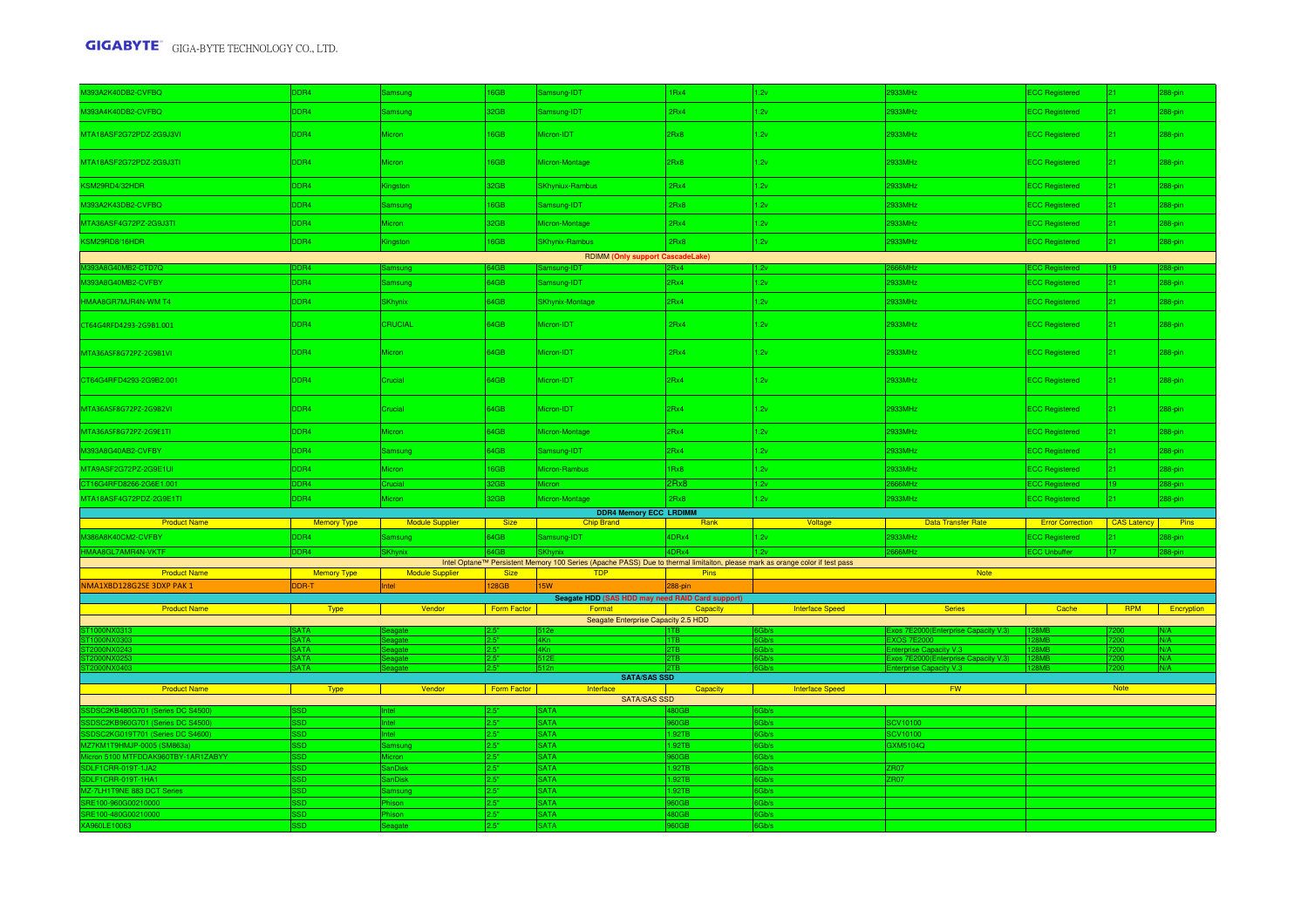| XA480LE10063                                                                                      |                                    |                                             | 2.5"                          | SATA                                                          | 30GB                                                                      | Gb/s                             |                                         |                              |             |
|---------------------------------------------------------------------------------------------------|------------------------------------|---------------------------------------------|-------------------------------|---------------------------------------------------------------|---------------------------------------------------------------------------|----------------------------------|-----------------------------------------|------------------------------|-------------|
| ASR1100SS-240GT-B                                                                                 | ien.                               | data                                        | 2.5"                          | <b>SATA</b>                                                   | 240GB                                                                     | Gb/s                             |                                         |                              |             |
| KHK61RSE960G                                                                                      |                                    | oshiba                                      | 2.5"                          | <b>SATA</b>                                                   | 0GF                                                                       | Gb/s                             |                                         |                              |             |
| MTFDDAK3T8TDS-1AW1ZABYY (5300 PRO)                                                                | ssn                                | <b>licron</b>                               | 2.5"                          | <b>SATA</b>                                                   | 8.84TB                                                                    | 6Gb/s                            |                                         |                              |             |
| <b>ITFDDAK1T9TDS-1AW1ZABYY (5300 PRO)</b>                                                         |                                    | licron                                      | 2.5"                          | <b>SATA</b>                                                   | $.92$ TE                                                                  | Gb/s                             |                                         |                              |             |
| EDC500M/3840G DC500M Serie                                                                        |                                    |                                             | 2.5"                          | <b>SATA</b>                                                   | 3.84TB                                                                    | Gb/s                             |                                         |                              |             |
| EDC500M/1920G DC500M Series                                                                       | <b>SD</b>                          | Kingston                                    | 2.5"                          | <b>SATA</b>                                                   | .92TB                                                                     | 6Gb/s                            |                                         |                              |             |
| SEDC500M/960G DC500M Series                                                                       | SSD.                               | Gingston                                    | 2.5"                          | <b>SATA</b>                                                   | <b>60GE</b>                                                               | 6Gb/s                            |                                         |                              |             |
| SEDC500M/480G DC500M Series                                                                       | asn.                               | Gingston                                    | 2.5"                          | <b>SATA</b>                                                   | 80GB                                                                      | 6Gb/s                            |                                         |                              |             |
| SB240GTLCG-D2-SME520GBT ESM1220 Series                                                            | <b>SSD</b>                         | hison                                       | 2.5"                          | <b>SATA</b>                                                   | 240GB                                                                     | Gb/s                             |                                         |                              |             |
| SB480GTLCG-D2-SME520GBT ESM1220 Series                                                            | ssn                                | hison                                       | 2.5"                          | <b>SATA</b>                                                   | 80GB                                                                      | 6Gb/s                            |                                         |                              |             |
| B960GTLCG-D2-SME520GBT ESM1220 Series<br>SB1K9GTLCG-D2-SME520GBT ESM1220 Series                   | <b>SD</b><br><b>GSS</b>            | hison<br>hison                              | 2.5"<br>2.5"                  | SATA<br><b>SATA</b>                                           | 0 <sub>GF</sub><br>1.92TB                                                 | Gb/s<br>6Gb/s                    |                                         |                              |             |
|                                                                                                   |                                    |                                             |                               |                                                               |                                                                           |                                  |                                         |                              |             |
| <b>Product Name</b>                                                                               | <b>Type</b>                        | Vendor                                      | Form Factor                   | <b>PCIe SSD</b><br>Interface                                  | Capacity                                                                  | <b>Interface Speed</b>           |                                         | <b>Note</b>                  |             |
|                                                                                                   |                                    |                                             |                               | PCIe SSD                                                      |                                                                           |                                  |                                         |                              |             |
|                                                                                                   |                                    |                                             |                               |                                                               |                                                                           |                                  |                                         |                              |             |
| SDPEDKX040T701 P4500 Series PCIe Gen3 x4 4TB<br>ng PM1725a MZPLL1T6HEHP PCIe Gen3 x8 1.6TB        |                                    |                                             | $CI-F3.0$<br><b>PCI-E 3.0</b> | Cle(NVMe)<br>Cle/NVMe                                         | 1.6TB                                                                     |                                  |                                         |                              |             |
|                                                                                                   |                                    |                                             |                               |                                                               |                                                                           |                                  |                                         |                              |             |
| hman XC100C5C-1600 1600GB<br>UAWEI ES3600C V2 PCIe Gen 3.0 x 4 3.2TB                              | PCIe                               | echmar<br><b>IUAWEI</b>                     | CI-E 3.0<br>CI-E 3.0          | <sup>2</sup> Cle(NVMe)<br>PCIe(NVMe)                          | 1.6TB<br>3.2TB                                                            |                                  |                                         |                              |             |
| tlist N1951 E3 NS1951AH33T2 Gen3 x8 3.2TB                                                         |                                    | etlist                                      | PCI-E 3.0                     | PCle(NVMe)                                                    | 3.2TB                                                                     |                                  |                                         |                              |             |
|                                                                                                   |                                    |                                             |                               | <b>SATA DOM</b>                                               |                                                                           |                                  |                                         |                              |             |
|                                                                                                   |                                    |                                             |                               |                                                               |                                                                           |                                  |                                         | <b>Note</b>                  |             |
| <b>Product Name</b>                                                                               | <b>Type</b>                        | Vendor                                      | Capacity                      | <b>Flash Type</b>                                             | Max. Channels                                                             | <b>Max. Power Consumption</b>    |                                         |                              |             |
|                                                                                                   |                                    |                                             |                               | <b>SATA III</b>                                               |                                                                           |                                  |                                         |                              |             |
| nodisk SATADOM-SL 3ME4 DESSL-A28M41BCADCB-D33 Vertical<br>disk SATADOM-SL 3ME4 DESSL-64GM41BC1SCB | ertical                            | <b>INNODISK</b><br><b>NNODISK</b>           | 128GB<br>64GB                 | <b>IMLC</b><br><b>MLC</b>                                     |                                                                           | 1.02 W<br>0.734 W                |                                         |                              |             |
| odisk SATADOM-ML 3ME4 DESML-64GM41BCADCB                                                          | <b>rtical</b>                      | <b>NNODISK</b>                              | 64GB                          | MLC                                                           |                                                                           | 0.815W                           |                                         |                              |             |
| odisk SATADOM-SH 3ME4 DESSH-64GM41BC1SCB                                                          |                                    | <b>INODI</b>                                | 64GB                          | <b>MLC</b>                                                    |                                                                           | 1.27 W                           |                                         |                              |             |
|                                                                                                   |                                    |                                             |                               |                                                               | <b>GPGPU Card (GPGPU server only)</b>                                     |                                  |                                         |                              |             |
| <b>Product Name</b>                                                                               | <b>Processer Cores</b>             | <b>Memory Bandwidth (GB/sec)</b>            | <b>VRAM</b>                   | OpenGL                                                        | <b>Microsoft DirectX</b>                                                  | <b>Graphics Card Power (W)</b>   | <b>NVIDIA SLI / AMD CrossFire Ready</b> |                              | <b>Note</b> |
|                                                                                                   |                                    |                                             |                               | <b>NVIDIA Tesla</b>                                           |                                                                           |                                  |                                         |                              |             |
| V100S (VOLTA)                                                                                     | 5120                               | 134 GB/s                                    | <b>PGB</b>                    |                                                               |                                                                           | 50 W                             |                                         | (Maximum support 8pcs GPGPU) |             |
| V100 (VOLTA) 16GB                                                                                 | 5120                               | 00 GB/s                                     | 6GB                           |                                                               |                                                                           | 50 W                             |                                         | (Maximum support 8pcs GPGPU) |             |
| P40 (Pascal)                                                                                      | 3840                               | 346 GB/s                                    | 24GB                          |                                                               |                                                                           | 50W                              |                                         | (Maximum support 8pcs GPGPU) |             |
| esla P100 (Pascal)                                                                                | 1584                               | 32 GB/s                                     | 6GB                           |                                                               |                                                                           | 50 W                             |                                         | (Maximum support 8pcs GPGPU) |             |
| P4 (Pascal)                                                                                       | 560                                | 92 GB/s                                     | 8GB                           |                                                               |                                                                           | 50/70 W                          |                                         | (Maximum support 8pcs GPGPU) |             |
|                                                                                                   |                                    | 320 GB/s                                    | 16GB                          |                                                               |                                                                           | 300W                             |                                         |                              |             |
| M60 (Maxwell)                                                                                     | 4096                               |                                             |                               |                                                               |                                                                           |                                  |                                         | (Maximum support 8pcs GPGPU) |             |
| 40 24GB (Maxwell)                                                                                 | 3072                               | 288 GB/s                                    | 24GB                          |                                                               |                                                                           | 250 W                            |                                         | (Maximum support 8pcs GPGPU) |             |
| M10 (Maxwell)                                                                                     | 2560                               | 320 GB/s                                    | 32GB                          |                                                               |                                                                           | 225 W                            |                                         | (Maximum support 8pcs GPGPU) |             |
|                                                                                                   | 2560                               | 320 GB/s                                    | 16GB                          |                                                               |                                                                           | 70 W                             |                                         | (Maximum support 8pcs GPGPU) |             |
| T4 (TURING)                                                                                       |                                    |                                             |                               |                                                               |                                                                           |                                  |                                         |                              |             |
| A100 (Ampere)                                                                                     | 6912                               | 555 GB/s                                    | 40GB                          |                                                               |                                                                           | 50 W                             |                                         | (Maximum support 8pcs GPGPU) |             |
|                                                                                                   |                                    |                                             |                               |                                                               | NVIDIA Quadro (https://www.nvidia.com/zh-tw/design-visualization/quadro/) |                                  |                                         |                              |             |
| RTX 6000 Passive                                                                                  | 1608                               | 24GB/s                                      | 24GB                          |                                                               |                                                                           |                                  |                                         | Maximum support 8pcs GPGPU)  |             |
| RTX 8000 Passive<br><b>RTX 4000</b>                                                               | 4608<br>2304                       | 324GB/s<br>416GB/s                          | 48GB<br>8GB                   |                                                               |                                                                           | 250W                             |                                         | (Maximum support 8pcs GPGPU) |             |
| <b>RTX 5000</b>                                                                                   | 3072                               | 448GB/s                                     | 16GB                          |                                                               |                                                                           | 160 W<br>230 W                   |                                         |                              |             |
|                                                                                                   |                                    |                                             |                               | <b>RAID Cards</b>                                             |                                                                           |                                  |                                         |                              |             |
|                                                                                                   |                                    |                                             |                               |                                                               |                                                                           |                                  |                                         |                              |             |
| Model                                                                                             | <b>RAID-on-Chip Controller</b>     | <b>Host Bus Type</b>                        | <b>Internal Ports</b>         | <b>Internal Connectors</b>                                    | <b>External Ports</b>                                                     | <b>External Connectors</b>       | <b>Data Transfer Rates</b>              | <b>Note</b>                  |             |
|                                                                                                   |                                    |                                             |                               | <b>GIGABYTE Storage Cards</b>                                 |                                                                           |                                  |                                         |                              |             |
| RA3338<br>RA4448                                                                                  | <b>LSI SAS 3008</b><br>SI SAS 3108 | PCIe- x8 Gen3 x8 bus<br>Cle- x8 Gen3 x8 bus |                               | 2 xMini-SAS HD for 8x SAS<br>2 x internal Mini-SAS HD SFF8643 |                                                                           |                                  | 2Gb/s ports                             |                              |             |
| RA4548                                                                                            | <b>SI SAS 3108</b>                 | Cle- x8 Gen3 x8 bus                         |                               | 1 x internal Mini-SAS HD SFF8643                              |                                                                           | 1 x external Mini-SAS HD SFF8644 | 2Gb/s ports<br>2Gb/s ports              |                              |             |
| SA6548                                                                                            | SI SAS 3008                        | lezzanine Gen3 x8 bus                       |                               |                                                               |                                                                           | 2 x external Mini-SAS HD SFF8644 | Gb/s ports                              |                              |             |
| SA3548                                                                                            | <b>LSI SAS 3008</b>                | PCIe- x8 Gen3 x8 bus                        |                               |                                                               |                                                                           | 2 x external Mini-SAS HD SFF8644 | 2Gb/s ports                             |                              |             |
|                                                                                                   |                                    |                                             |                               | <b>LSI Host Bus Adapters (HBAs)</b>                           |                                                                           |                                  |                                         |                              |             |
| SI SAS 9400-16i without Tri-mode                                                                  |                                    | x8 lane PCI Express® 3.1                    |                               |                                                               |                                                                           | 4 Mini-SAS HD x4 SFF-8643        | 2Gb/s SAS 3.0                           |                              |             |
|                                                                                                   |                                    |                                             |                               | Microsemi Host Bus Adapters                                   |                                                                           |                                  |                                         |                              |             |
| <b>BA 1100-24i</b>                                                                                | M8238                              | 8-Lane PCIe Gen3                            | 24                            | 6 x Internal, SFF-8643                                        |                                                                           |                                  | 12 Gb/s per port                        |                              |             |
| BA 1100-16i                                                                                       | <b>PM8242</b>                      | 8-Lane PCIe Gen3                            | 116.                          | 4 x Internal, SFF-8643                                        |                                                                           |                                  | 12 Gb/s per port                        |                              |             |
|                                                                                                   |                                    |                                             |                               | Microsemi RAID Cards                                          |                                                                           |                                  |                                         |                              |             |
| 8AID 3154-8i                                                                                      |                                    |                                             |                               |                                                               |                                                                           |                                  |                                         |                              |             |
|                                                                                                   |                                    | -Lane P                                     |                               | 2 x Internal, SFF-864                                         |                                                                           |                                  | 2 Gb/s per por                          |                              |             |
| artRAID 3154-16i<br><b>IHBA 2100-</b>                                                             |                                    | 8-Lane PCIe Gen3                            |                               | 4 x Internal, SFF-8643<br>2 x Internal, SFF-8643              |                                                                           |                                  | 12 Gb/s per port                        |                              |             |